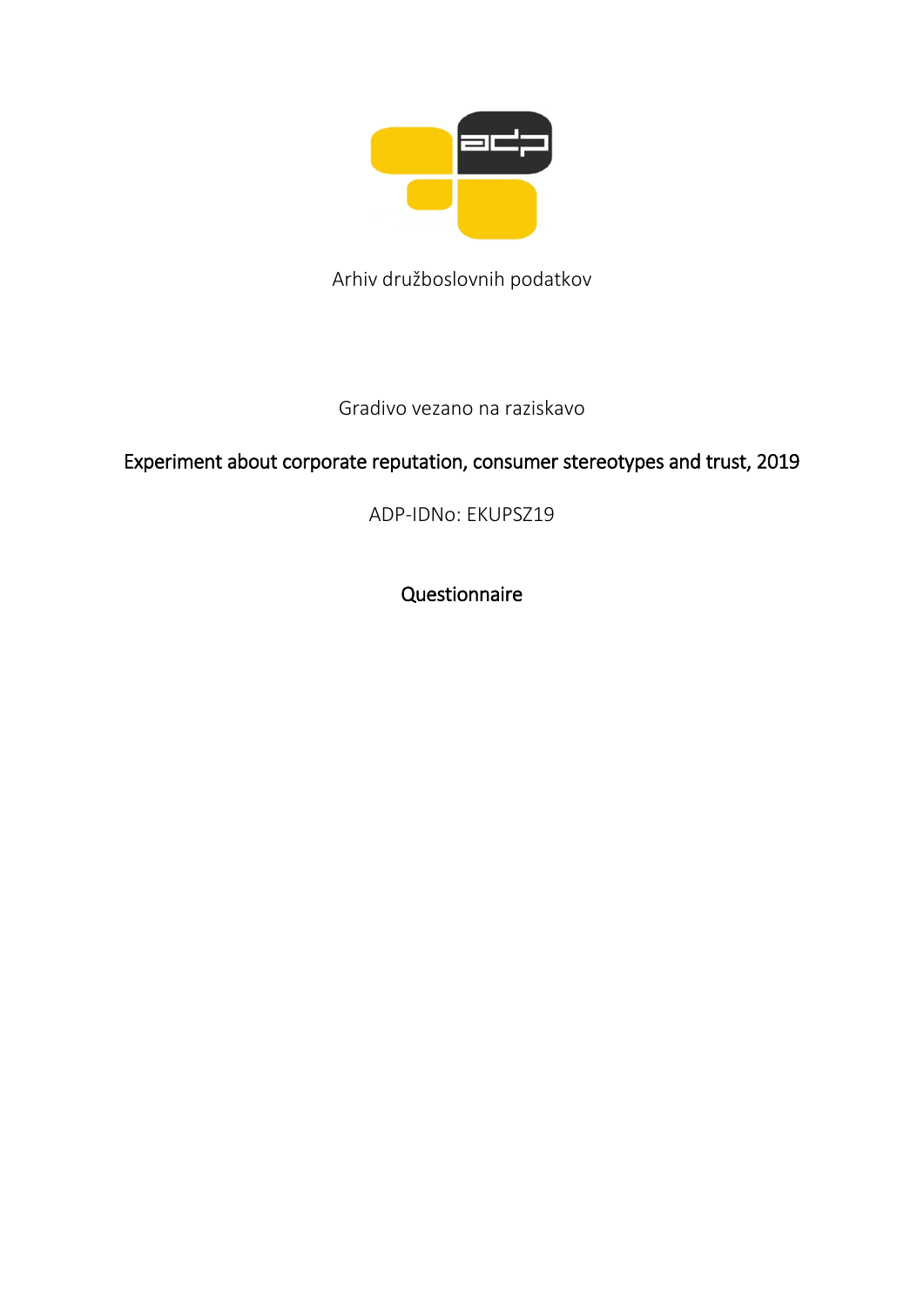The following study is conducted by the School of Economics and Business, University of Ljubljana.

We are especially interested in consumers' attitudes toward service companies. Several international business from different industries are considering entering the UK market. You will be randomly assigned to evaluate one of these companies after reading a short description from the focal company's About us web page.

Completing the questionnaire should take 6 minutes of your time. Your participation is very valuable to us. This is a purely academic study and serves no commercial purpose whatsoever.

Please read the questions carefully and follow the instructions.

We are only interested in your personal views.

Participation is limited to 15 minutes.

The questionnaire contains two attention checks. Failing on either of them will disqualify you from participating in the study.

Thank you very much for your participation in this study!

### **CONSENT FOR PERSONAL DATA PROCESSING FOR THE PURPOSES OF THE SCIENTIFIC-**

**RESEARCH PROJECT (GDPR)** By clicking "I agree", I hereby give my explicit consent for the processing of the personal data (age, gender, yearly income and educational level), as collected in this survey questionnaire. The personal data will be processed solely for the purpose of carrying out the scientific research project. All personal data obtained with the survey will be stored under a research code (anonymization), thus fully protecting the identity of the participants, while only summary results (anonymised and presented in different statistical forms) will be publicly available. The personal data will be processed until the consent is withdrawn or until the end of the scientific research project, after which they will be stored in anonymous form for research purposes in ADP - Social Science Data Archives (https://www.adp.fdv.uni-lj.si/eng/).The given consent may be withdrawn at any time by a written notice to School of Economics and Business, Ljubljana University (SEBLU), Kardeljeva ploščad 17, 1000 Ljubljana, Slovenia.For any further information regarding the processing of the data or consent in question, you may contact the authorized person for the protection of personal data at SEBLU Nataša Mulec (natasa.mulec@ef.uni-lj.si) or one of her assistants Jure Jeklič (jure.jeklic@ef.uni-lj.si) or Aljaž Kotar Mlakar (aljaz.kotar.mlakar@ef.unilj.si).SEBLU ensures that personal data collected on the basis of this consent will be used only for the above mentioned purposes and cannot be transferred to third parties without your written consent. The legal basis for the processing of personal data in the public sector is regulated by Article 9 of the Personal Data Protection Act (Official Gazette of the Republic of Slovenia, No. 86/2004), which states that processing of personal data in the public sector without legal basis, can only be done with the personal consent of the individual. This consent and the processing of personal data itself is also justified by the provisions of the General Data Protection Regulation in EU (GDPR).By clicking "I agree" and participating in the survey, and by consequently consenting, you declare that you have read and understood the terms of this statement and fully agree with them.

 $\bigcirc$  I agree  $\bigcirc$  I disagree

**IF (1) Consent = [1]**  Control group treatment:

**Q1 - ABOUT US** We've come a long way since a small mobile operator from New Jersey has grown into a global business and one of the most valuable telecommunications brands. We now operate in 15 countries. In an increasingly connected world, it's no longer just about being able to talk and text. Our network allows people to share images and videos as soon as they're

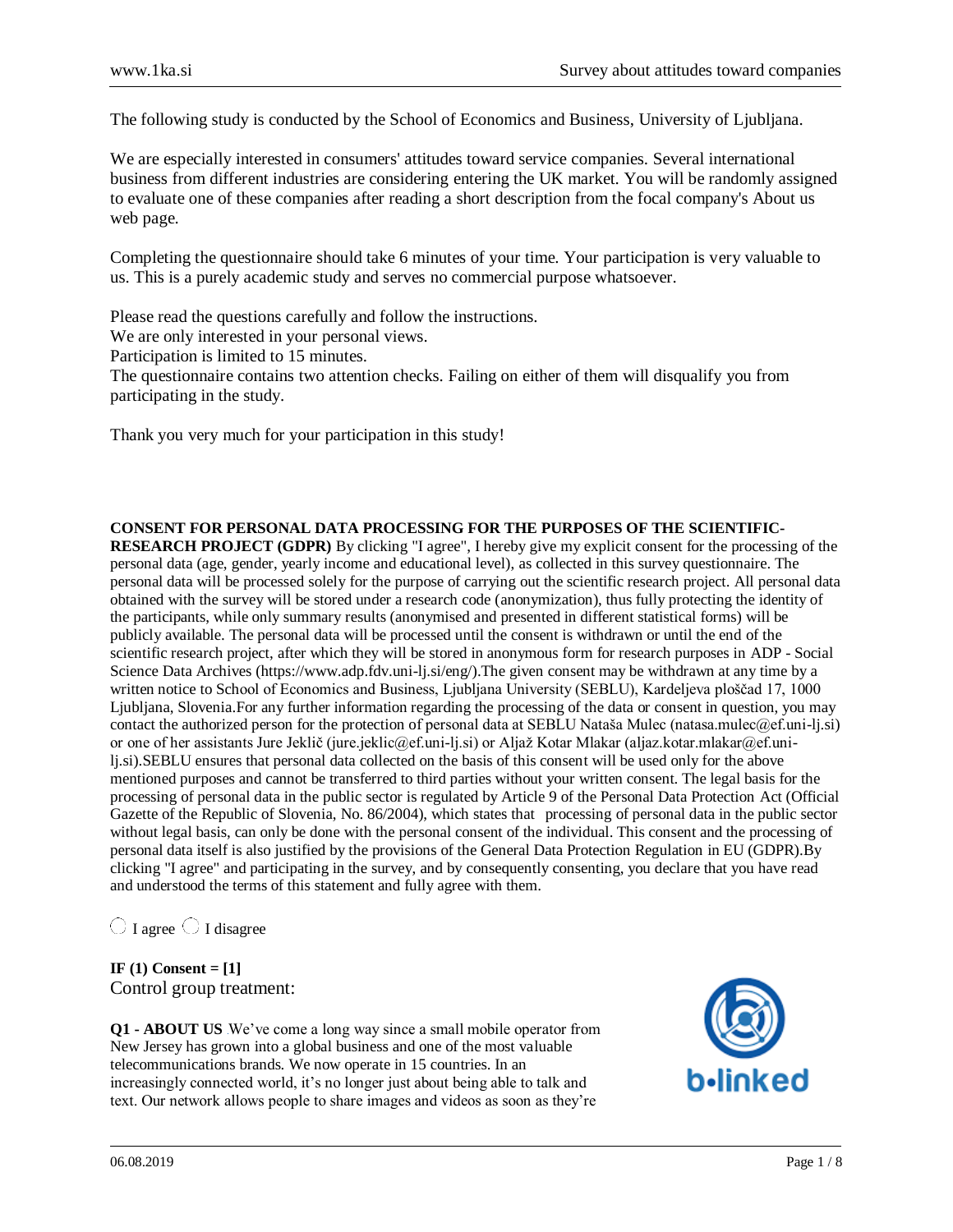captured; to share thoughts and feelings as soon as they're created. And because we now do more than just mobile in many markets, more customers look to B-Linked for great value in their fixed line and broadband services.

In other groups, participants were additionally given one of the following paragraphs:

### Customer orientation:

Our philosophy and achievements have been recognized and awarded many times by various independent local and international associations and organizations. We're especially proud that The Stevie® Awards - the world's premier business awards, created to honour and generate public recognition of the achievements and positive contributions of organizations worldwide, has chosen B-Linked as the recipient of Customer service award for 2018. This award is given to the organisation that is genuinely concerned about customer needs and has employees who treat customers fairly and courteously.

### Good employer:

Our philosophy and achievements have been recognized and awarded many times by various independent local and international associations and organizations. We're especially proud that The Stevie® Awards - the world's premier business awards, created to honour and generate public recognition of the achievements and positive contributions of organizations worldwide, has chosen B-Linked as the recipient of Best place to work award for 2018. This award is given to the organisation that demonstrates that it maintains high standards in the workplace, treats its people well and has management that pays attention to the needs of its employees.

### Socially and environmentally responsible company:

Our philosophy and achievements have been recognized and awarded many times by various independent local and international associations and organizations. We're especially proud that The Stevie® Awards - the world's premier business awards, created to honour and generate public recognition of the achievements and positive contributions of organizations worldwide, has chosen B-Linked as the recipient of Sustainability award for 2018. This award is given to the organisation that supports good causes, is willing to sacrifice its profits to ensure a clean environment and demonstrates an effort to create new jobs.

### Reliable and financially strong company:

Our philosophy and achievements have been recognized and awarded many times by various independent local and international associations and organizations. We're especially proud that The Stevie® Awards - the world's premier business awards, created to honour and generate public recognition of the achievements and positive contributions of organizations worldwide, has chosen B-Linked as the recipient of Business of the year award for 2018. This award is given to the organisation that demonstrates has strong prospects for future growth, outperforms competitors and has a strong record of profitability.

### Product and service quality:

Our philosophy and achievements have been recognized and awarded many times by various independent local and international associations and organizations. We're especially proud that The Stevie® Awards - the world's premier business awards, created to honour and generate public recognition of the achievements and positive contributions of organizations worldwide, has chosen B-Linked as the recipient of Service quality and innovation award for 2018. This award is given to the organisation that demonstrates superior service quality and offers truly innovative and reliable products and services.

### **BFam - Have you ever heard of telecommunications provider B-Linked before reading about in this survey?**

 $\bigcirc$  No  $\bigcirc$  Yes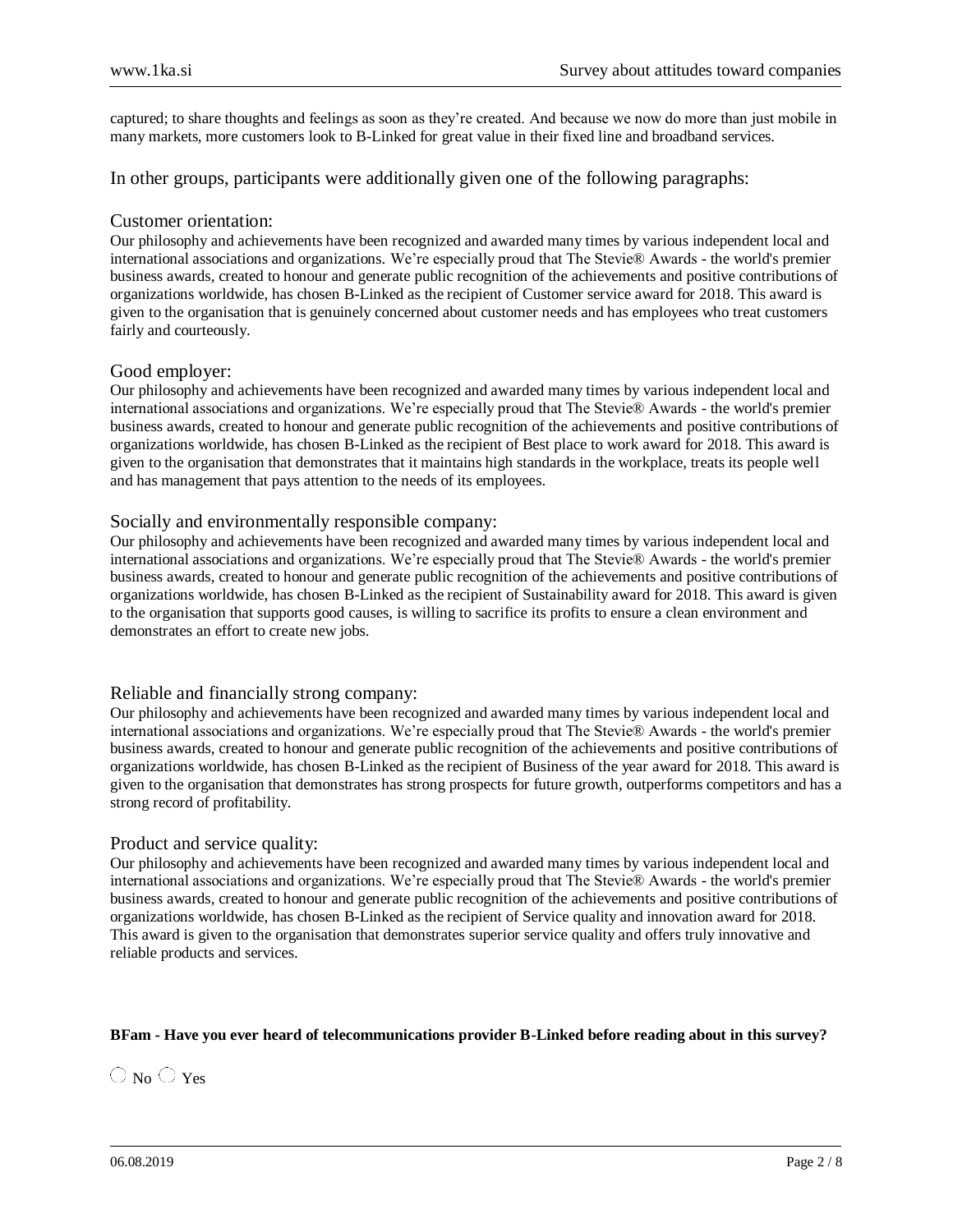### **WTP - Do you agree or disagree with following statements?**

|                                                                                  | Strongly<br>disagree | Disagree                        | Neutral      | Agree | Strongly<br>agree |
|----------------------------------------------------------------------------------|----------------------|---------------------------------|--------------|-------|-------------------|
| It's very likely that I would buy services of this<br>company.                   | ( )                  | $\leq$ ( ) $\geq$               |              |       |                   |
| I would purchase services of this company the<br>next time I need such services. |                      | $\sim$ ( $\sim$ )               |              |       |                   |
| I would definitely try services from this<br>company.                            |                      | $\sim$ ( $\sim$ ) $\sim$ $\sim$ | $\leq$ 0 $>$ |       |                   |

### **BT - Do you agree or disagree with following statements?**

|                                                                  | Strongly<br>disagree | Disagree | Somewhat<br>disagree | Neutral | Somewhat<br>agree                             | Agree | Strongly<br>agree |
|------------------------------------------------------------------|----------------------|----------|----------------------|---------|-----------------------------------------------|-------|-------------------|
| I trust B-Linked.                                                |                      |          |                      |         |                                               |       |                   |
| I would feel<br>comfortable<br>depending on B-<br>Linked.        |                      |          |                      | ( )     |                                               |       |                   |
| I would rely on B-<br>Linked to deliver on<br>its brand promise. | ( )                  |          |                      |         | $\left( \begin{array}{c} \end{array} \right)$ | ( )   |                   |
| Please select<br>"Somewhat agree"                                |                      |          |                      |         |                                               |       |                   |

### **BW - If B-Linked appeared in the UK market, what you think, how would UK consumers see B-Linked...**

|              | slider $0$ (Not at all) $-100$ |
|--------------|--------------------------------|
|              | (Extremely)                    |
| warm         |                                |
| good-natured |                                |
| friendly     |                                |
| kind         |                                |

### **BC - If B-Linked appeared in the UK market, what you think, how would UK consumers see B-Linked...**

### slider 0 (Not at all) -100

| competent   |  |
|-------------|--|
| intelligent |  |
| efficient   |  |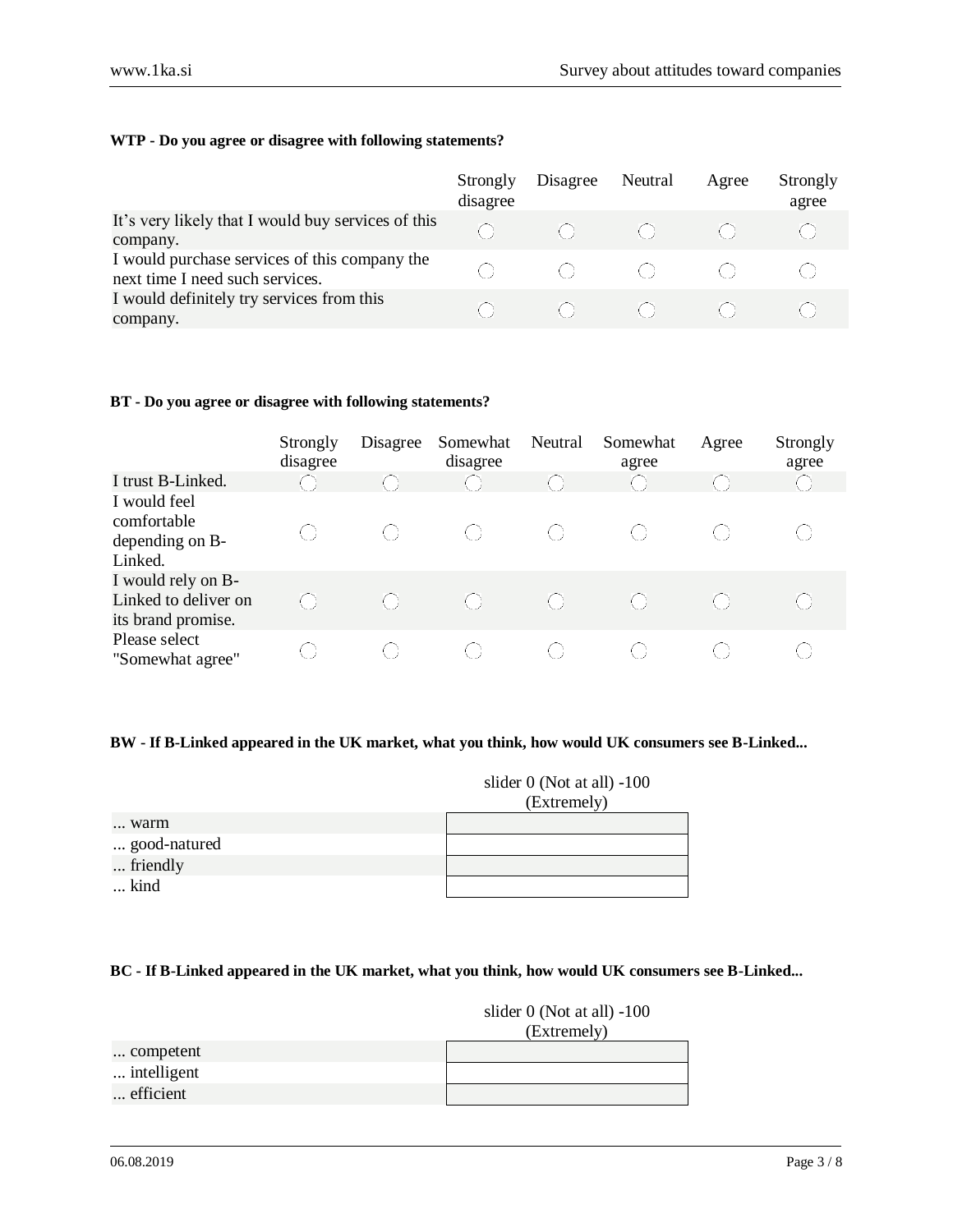| slider $0$ (Not at all) $-100$ |  |
|--------------------------------|--|
| (Extremely)                    |  |
|                                |  |

.... capable

### **CO - Do you disagree or agree that B-Linked...**

|                                                             | Strongly<br>disagree | Disagree | Somewhat<br>disagree | Neutral | Somewhat<br>agree | Agree | Strongly<br>agree |
|-------------------------------------------------------------|----------------------|----------|----------------------|---------|-------------------|-------|-------------------|
| has employees who<br>treat customers<br>courteously.        |                      |          |                      |         |                   |       |                   |
| has employees who<br>are concerned about<br>customer needs. |                      |          |                      |         |                   |       |                   |
| is concerned about<br>its customers.                        |                      |          |                      |         |                   |       |                   |

### **GE - Do you disagree or agree that B-Linked...**

|                                           | Strongly<br>disagree | Disagree | Somewhat<br>disagree | Neutral | Somewhat<br>agree | Agree | Strongly<br>agree |
|-------------------------------------------|----------------------|----------|----------------------|---------|-------------------|-------|-------------------|
| looks like a good<br>company to work for. |                      |          |                      |         |                   |       |                   |
| seems to treat its<br>people well.        |                      |          |                      |         |                   |       |                   |
| seems to have<br>excellent leadership.    |                      |          |                      |         |                   |       |                   |

### **SER - Do you disagree or agree that B-Linked...**

|                                                               | Strongly<br>disagree                                 | Disagree                                      | Somewhat<br>disagree                        | Neutral | Somewhat<br>agree                             | Agree | Strongly<br>agree                                    |
|---------------------------------------------------------------|------------------------------------------------------|-----------------------------------------------|---------------------------------------------|---------|-----------------------------------------------|-------|------------------------------------------------------|
| seems to make an<br>effort to create new<br>jobs.             | ( )                                                  |                                               | $\left(\begin{array}{c} \end{array}\right)$ |         |                                               |       |                                                      |
| seems to be<br>environmentally<br>responsible.                | $\left( \begin{array}{c} \hline \end{array} \right)$ | $\left( \begin{array}{c} \end{array} \right)$ |                                             | ( )     | $\left( \begin{array}{c} \end{array} \right)$ |       |                                                      |
| would reduce its<br>profits to ensure a<br>clean environment. | ( )                                                  | $\left( \begin{array}{c} \end{array} \right)$ |                                             | ( )     | $\left( \begin{array}{c} \end{array} \right)$ | ( )   | $\left( \begin{array}{c} 1 \\ 1 \end{array} \right)$ |
| supports good                                                 | ( )                                                  | $\left( \begin{array}{c} \end{array} \right)$ |                                             | ( )     |                                               |       | ŧλ                                                   |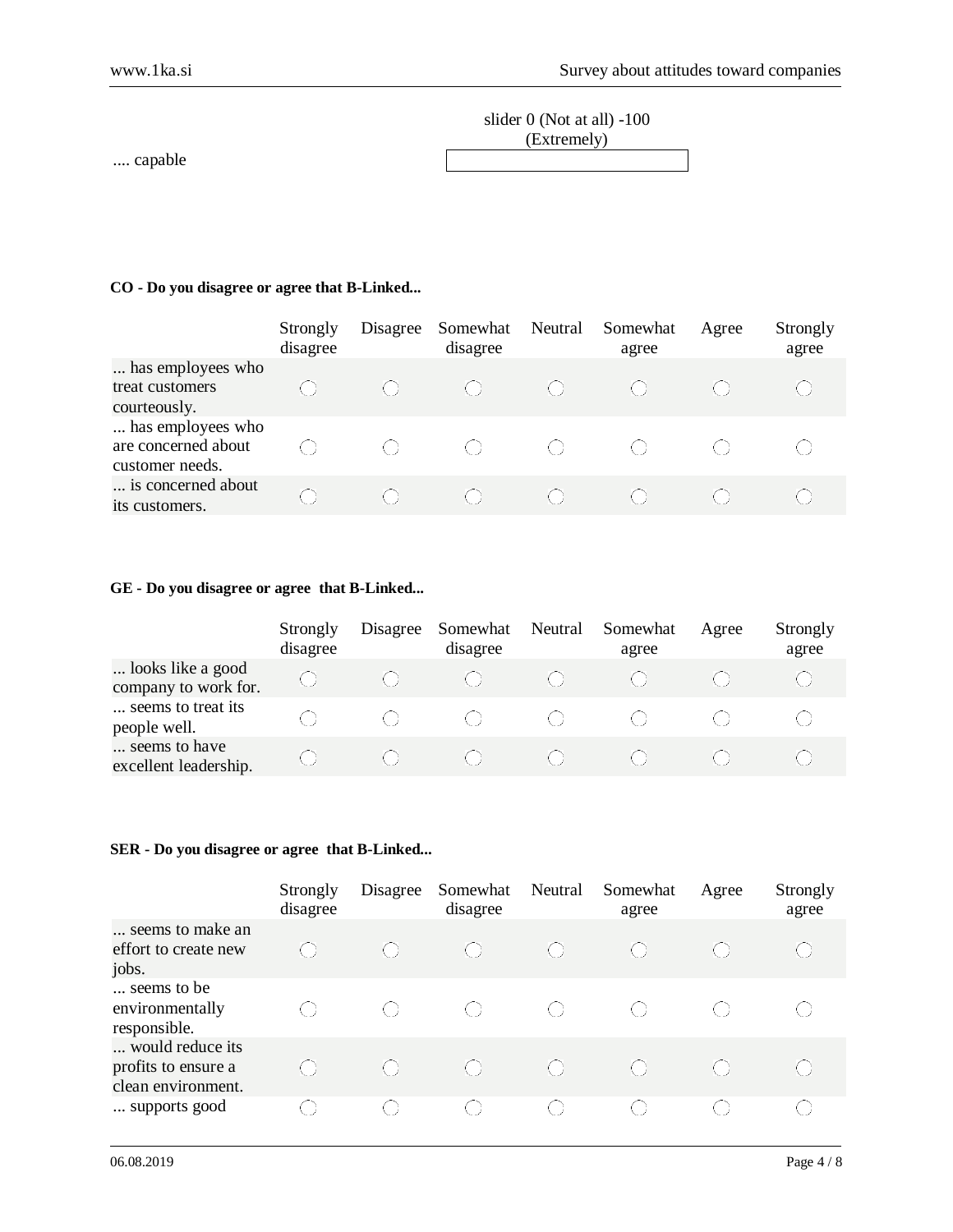|                     | Strongly<br>disagree | disagree | Disagree Somewhat Neutral Somewhat<br>agree | Agree | Strongly<br>agree |
|---------------------|----------------------|----------|---------------------------------------------|-------|-------------------|
| causes that benefit |                      |          |                                             |       |                   |
| society.            |                      |          |                                             |       |                   |

### **RFSC - Do you disagree or agree that B-Linked...**

|                                                                      | Strongly<br>disagree | Disagree | Somewhat<br>disagree | Neutral                                       | Somewhat<br>agree | Agree | Strongly<br>agree |
|----------------------------------------------------------------------|----------------------|----------|----------------------|-----------------------------------------------|-------------------|-------|-------------------|
| tends to outperform<br>competitors.                                  | ( )                  |          |                      | $\left( \begin{array}{c} \end{array} \right)$ | ( )               |       |                   |
| seems to recognize<br>and take advantage of<br>market opportunities. | ( )                  |          |                      |                                               |                   |       |                   |
| looks like it has<br>strong prospects for<br>future growth.          | ( )                  |          |                      | ( )                                           | ( )               |       |                   |
| is a top competitor<br>in its market.                                |                      |          |                      |                                               |                   |       |                   |

### **PSQ - Do you disagree or agree that B-Linked...**

|                                                                            | Strongly<br>disagree  | Disagree | Somewhat<br>disagree | Neutral | Somewhat<br>agree                             | Agree | Strongly<br>agree |
|----------------------------------------------------------------------------|-----------------------|----------|----------------------|---------|-----------------------------------------------|-------|-------------------|
| is a strong, reliable<br>company.                                          | $\bigcirc$            |          |                      |         | $\left( \begin{array}{c} \end{array} \right)$ |       | $\bigcirc$        |
| develops<br>innovative products<br>and services.                           | ( )                   | ( )      |                      |         | ( )                                           |       | ( )               |
| offers high quality<br>products and services.                              | $\langle \ \ \rangle$ |          |                      |         |                                               |       |                   |
| offers products and<br>services that are a<br>good value for the<br>money. |                       | ( )      |                      |         |                                               |       |                   |

### **CK - To what extent do you disagree or agree with the following statements?**

|                                                                                         | Strongly<br>disagree | Disagree                          | Neutral                      | Agree | Strongly<br>agree |
|-----------------------------------------------------------------------------------------|----------------------|-----------------------------------|------------------------------|-------|-------------------|
| Compared to the average person, I do not know<br>much about telecommunication services. | ( )                  | - (11)                            | - COVID-1                    |       |                   |
| I am very familiar with telecommunication<br>services.                                  |                      | and the control of the control of | $\mathcal{L} = \{ \alpha \}$ |       |                   |
| I am not skilled at utilizing telecommunication                                         |                      |                                   |                              |       |                   |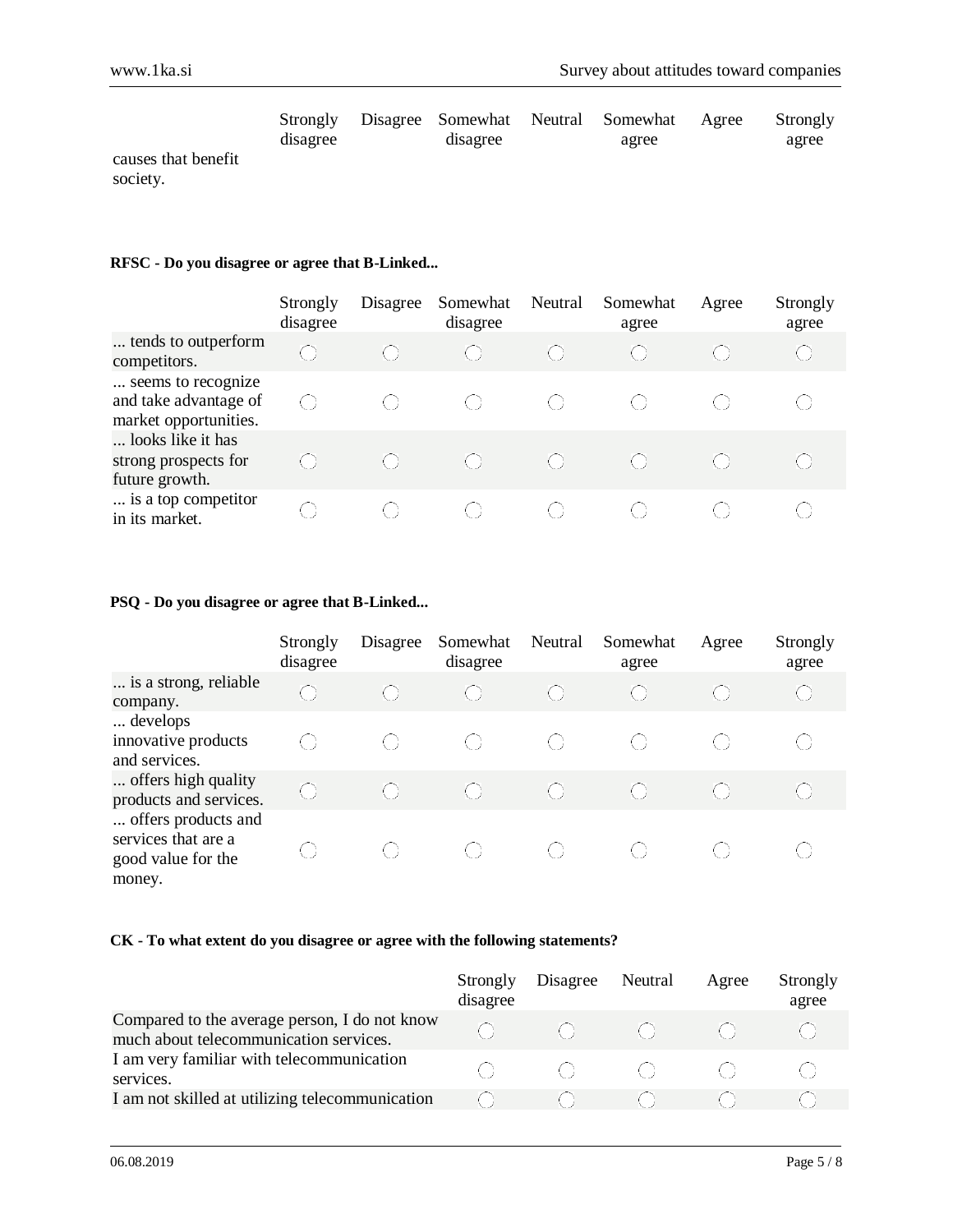|                                                                        | Strongly<br>disagree                          | Disagree | Neutral                                              | Agree | Strongly<br>agree |
|------------------------------------------------------------------------|-----------------------------------------------|----------|------------------------------------------------------|-------|-------------------|
| services.                                                              |                                               |          |                                                      |       |                   |
| I am very interested in telecommunication<br>services.                 | ( )                                           | ( )      | -61                                                  |       |                   |
| I use a lot of telecommunication services.                             | . Y                                           |          |                                                      |       |                   |
| My friends use telecommunication services a<br>lot.                    | ( )                                           | ( )      | ( )                                                  |       |                   |
| I read articles related to telecommunication<br>services all the time. | $\left( \begin{array}{c} \end{array} \right)$ | ( )      | $\left( \begin{array}{c} 1 \\ 1 \end{array} \right)$ |       |                   |
| Please select "Strongly disagree"                                      |                                               |          |                                                      |       |                   |

### **You are approaching the end of the questionnaire. For the last part we would like you to focus on yourself.**

### **BESC - To what extent do you disagree or agree with the following statements?**

|                                                                                         | Strongly<br>disagree | Disagree   | Somewhat<br>disagree | Neutral    | Somewhat<br>agree | Agree      | Strongly<br>agree |
|-----------------------------------------------------------------------------------------|----------------------|------------|----------------------|------------|-------------------|------------|-------------------|
| I have a special bond<br>with the brands that I<br>like.                                | O                    | $\bigodot$ | $\bigodot$           | €          | O                 | $\bigodot$ | $\bigodot$        |
| I consider my<br>favourite brands to be<br>a part of myself.                            | 0                    | O          | $\bigcirc$           | O          | $\bigcirc$        | 0          | 0                 |
| I often feel a personal<br>connection between<br>my brands and me.                      | €                    | O          | $\odot$              | €          | $\bigcirc$        | $\bigodot$ | ⊙                 |
| Part of me is defined<br>by important brands<br>in my life.                             | $\bigcirc$           | $\bigcirc$ | 0                    | $\bigcirc$ | $\bigcirc$        | $\bigcirc$ | $\bigcirc$        |
| I feel as if I have a<br>close personal<br>connection with the<br>brands I most prefer. | O                    | $\bigodot$ | $\bigodot$           | $\bigodot$ | $\bigodot$        | $\bigodot$ | $\bigodot$        |
| I can identify with<br>important brands in<br>my life.                                  | 0                    | O          | O                    | $\bigcirc$ | $\bigcirc$        | $\bigcirc$ | O                 |
| There are links<br>between the brands<br>that I prefer and how I<br>view myself.        | ⊙                    | $\bigodot$ | $\bigodot$           | $\odot$    | $\bigodot$        | $\bigodot$ | ⊙                 |
| My favourite brands<br>are an important<br>indication of who I<br>am.                   | O                    | 0          | $\bigcirc$           | O          | 0                 | 0          | O                 |

### **EDU - What is your current educational level?**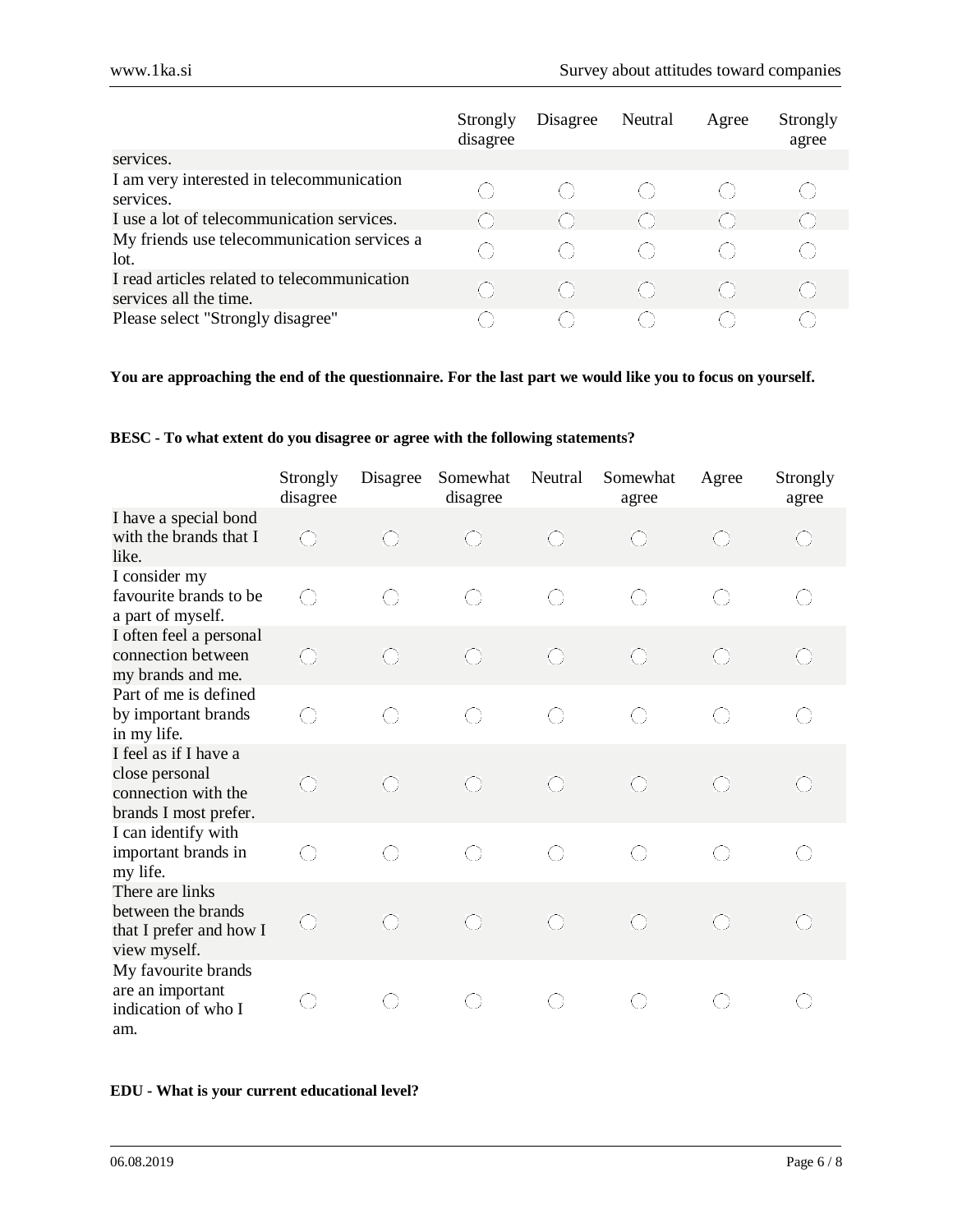Degree or equivalent

- $\bigcirc$  Higher education
- $\bigcirc$  A Level or equivalent
- $\bigcirc$  GCSEs grades A\*-C or equivalent
- $\bigcirc$  Other qualifications
- $\bigcirc$  No qualification
- Don't know

#### **XSTARleta - How old are you?**



**XSPOL - Your gender is:**

 $\bigcirc$  Male

 $\bigcirc$  Female

 $\bigcirc$  Prefer not to say

Other:

#### **XDOH - What was your total personal income after taxes for the most recent calendar year (January through December)?**

(Please include income received by all members of your household and from all sources, including salaries, pensions, interest, dividends, bonuses, capital gains, and profits.)

- $\bigcirc$  Less than 5,000 £
- $\circ$  5.001 9.999 £
- $\bigcirc$  10,000 14,999 £
- $\bigcirc$  15,000 19,999 £
- $\bigcirc$  20,000 24,999 £
- $\bigcirc$  25,000 29,999 £
- $\circ$  30,000 34,999 £
- $\circ$  35,000 39,999 £
- $\bigcirc$  40,000 44,999 £
- $\bigcirc$  45,000 49,999 £
- 
- $\bigcirc$  more than 50,000 £

**Q7 - Thank you for participating in this survey! You have completed the questionnaire** and you can now return to Prolific with the completion code by clicking on the following link: <https://app.prolific.ac/submissions/complete?cc=J6WFVW6I>

The company B-Linked was made up for the purpose of this study, which was to understand how different aspects of corporate reputation affect consumer's perceptions about warmth and competence of firms. This was investigated by varying the information about the firm's award between the participants in order to determine whether different